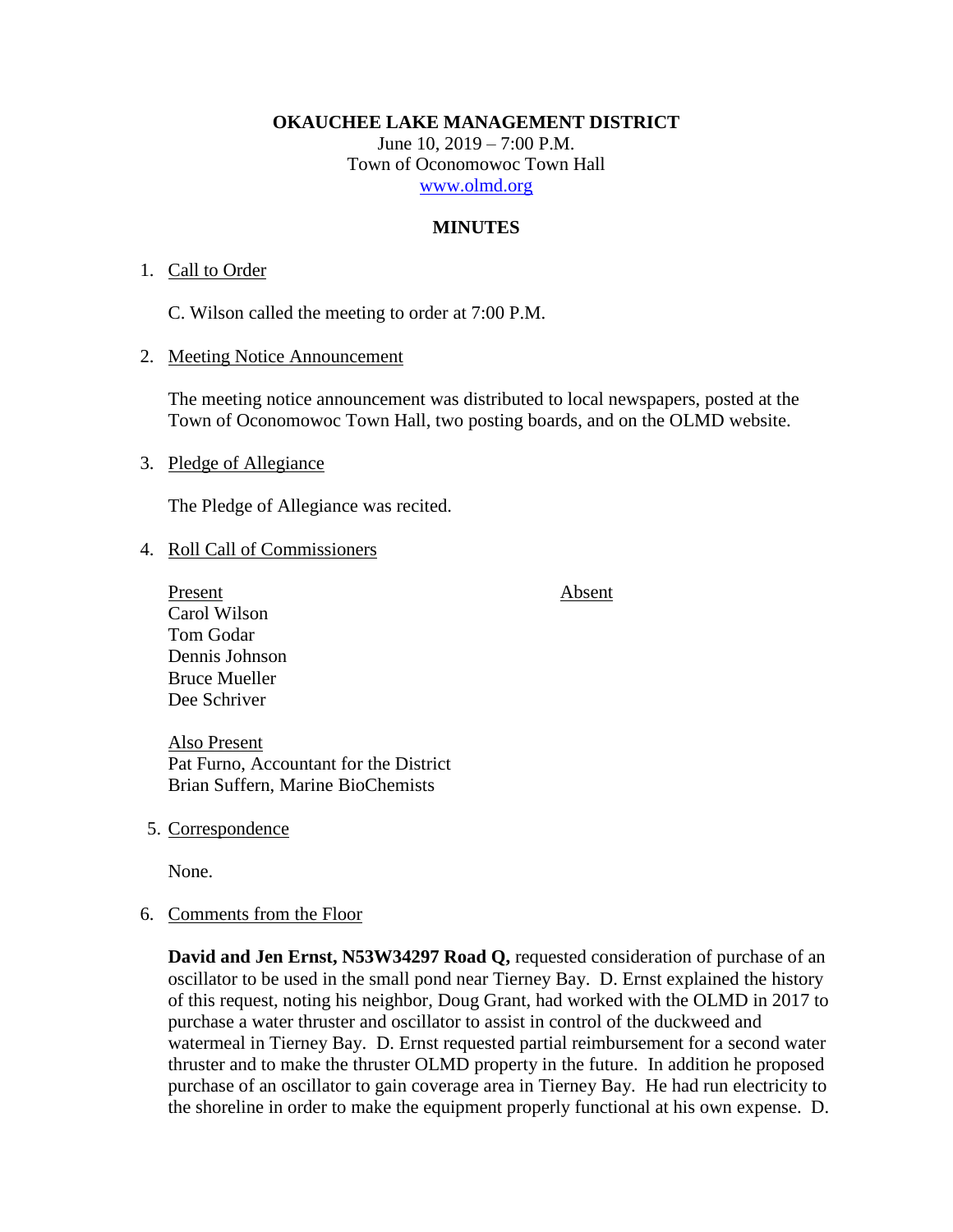Okauchee Lake Management District Meeting June 10, 2019 Page 2 of 5

> Grant's equipment covered 100-125 feet in the bay. His use of the proposed equipment would cover approximately 150-200 feet. The addition of a second oscillator and water thruster would help the situation but not remove the watermeal entirely. There would still be excess watermeal in the pond. In addition, he noted a YouTube video showed how watermeal could be sucked from a waterway through a vacuum system as another means of control. In either option, the goal was to remove the watermeal from this small pond near Tierney Bay. An estimate of expenses for the water mover and oscillator was provided at this time.

> Discussion ensued regarding the limited chemical weed spraying areas allowed by the DNR in recent years and the effect that it had on this area of the lake. **Brian Suffern, of Marine BioChemists,** explained that duckweed/watermeal preferred stagnant conditions so increased circulation would help. Duckweed and watermeal could provide such strong weed growth that the conditions became anaerobic. Discussion further ensued regarding OLMD expenses directed toward a small area of the lake. D. Ernst could be reached at 414-687-5654 for additional information regarding the proposed options. No action was taken at this time.

7. Comments from Committee Members

None.

8. Discuss & Act on Report of the Treasurer

P. Furno reported the following:

| <b>Total Revenues:</b>     | \$339,105.99 |
|----------------------------|--------------|
| <b>Total Expenditures:</b> | \$82,851.85  |
| Total:                     | \$256,254.14 |

**D. Johnson moved to accept the Report of the Treasurer as presented. B. Mueller seconded the motion. There was no further discussion. All were in favor. Motion carried unanimously.**

9. Approve Checks & Vouchers

**B. Mueller moved to approve the bills to be paid for June 2019. T. Godar seconded the motion. There was no further discussion. All were in favor. Motion carried unan.**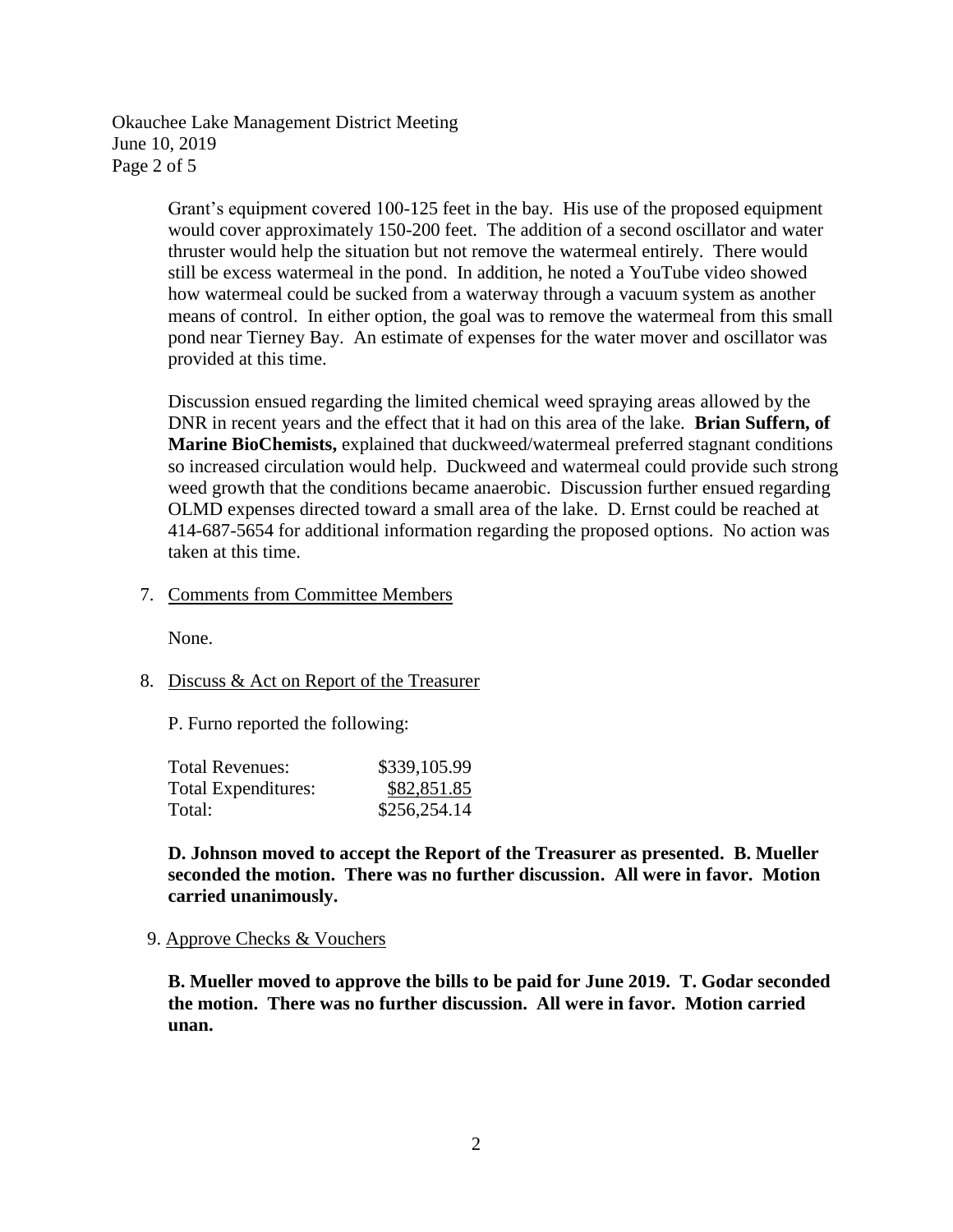Okauchee Lake Management District Meeting June 10, 2019 Page 3 of 5

### 10. Approve Minutes of the Previous Meeting

**D. Johnson moved to approve the May 10, 2019 Meeting minutes as presented. B. Mueller seconded the motion. There was no further discussion. All were in favor. Motion carried.**

## 11**.** Aquatic Plant Management Report

a. Update on 2019 Muskrat Control Program

**Arnold Groehler, Animal Damage Control Trapper,** provided an update on the spring muskrat program. He noted numbers of muskrats were lower than last year. A few people contacted him since the last meeting regarding trapping. Most of his remaining work for this spring included filling in the burrows with gravel and dirt to eliminate future burrow use or caving of the lawn. He had worked his way around the lake beginning near the Oconomowoc River and Highway C, to Foolery's, then to the island area, followed by Elm Street and Road Q. Lately his efforts had been concentrated in Tierney Bay. He had only caught five muskrats this year in Stumpy Bay in comparison with many more last year. He would finish up near Breezy Point and then move to the Yacht Club. He anticipated pulling traps near the end of this week due to heavy weed growth. His only disappointment this year was related to the amount of previous burrows that were beginning to show up. A great deal of retaining wall damage and collapse were evident in resident's wall structures and lawns. Burrows needed to be dug and filled with gravel and dirt in order to prohibit future muskrats from entering and using the past burrows.

b. Discuss & Act on Okauchee Lake Chemical Weed Spraying Program

D. Johnson thanked B. Suffern for his time and attention to Okauchee Lake chemical weed spraying efforts. Board members were provided a copy of a letter from Heidi Bunk, Wisconsin DNR - Senior Water Resources Management Specialist, that explained the terminology for the reduction in chemical weed spraying allowed in Okauchee Lake. D. Johnson explained approximately 90% of the weed spraying budget had been used at this time because spraying was only allowed after July  $4<sup>th</sup>$  in the navigational lanes. B. Suffern explained there were unique issues posed with having to spray this early in the season. At this time of the year, the weeds had not fully begun growing so it seemed that little weed growth existed in some areas that were completely overgrown later in the season.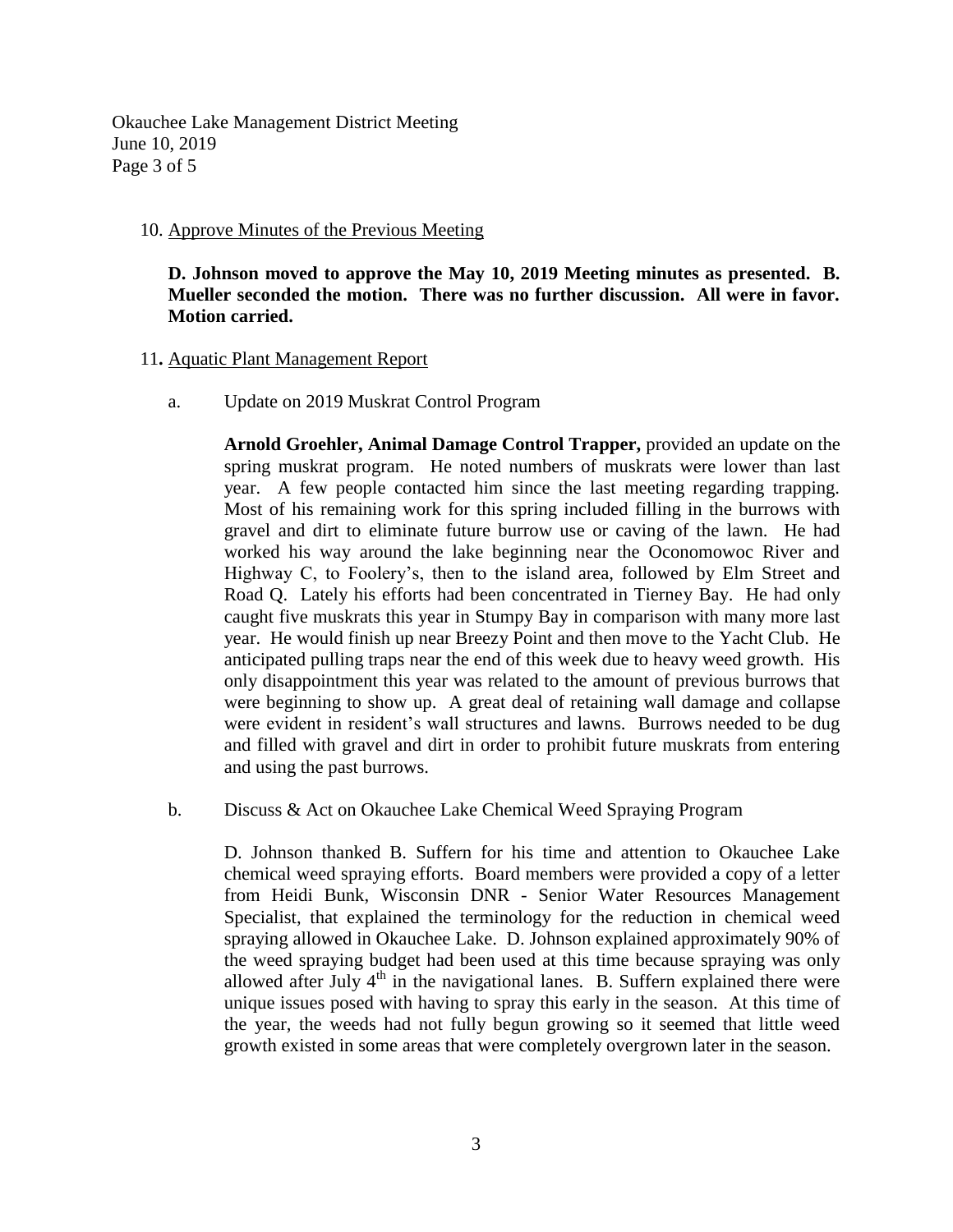Okauchee Lake Management District Meeting June 10, 2019 Page 4 of 5

> Discussion ensued regarding the information provided from the DNR to the Board regarding chemical weed spraying. Some information given by different DNR leaders as to reasons why the spraying could not take place in certain areas of the lake seemed to be contradictory. B. Mueller expressed concern regarding the lack of DNR support in this matter and noted the information provided did not answer specific questions posed. Discussion took place regarding the response provided and the ability to challenge the information in this matter. Standards were noted in chemical weed treatment; however, once the treatment area was reduced, increase dilution resulted and treatments then became less effective overall.

> **Martin Finn, N57W34344 Nichols Point Road,** questioned whether there was a mechanical way to remove the weed growth. B. Suffern explained standards had been loosened with regard to dredging; however, this would only provide a shortterm fix. The DNR had indicated it would not want any mechanical removal in certain areas so that disturbance of the lake bottom did not occur.

> Additional discussion took place regarding what could be done to challenge the DNR restrictions regarding current chemical weed spraying standards and approvals. Legal resources could be helpful, along with a coalition of interested lake districts, to challenge statutory authority in this matter. Additional information on this topic would be provided at a future OLMD meeting.

> D. Johnson noted procedural changes had taken place pertaining to the Goose Round-Up. No date for the Round-Up had been set at this time; however, it was anticipated in mid-June.

12. Update on Clean Boats, Clean Waters Grant Program

Monies from the 2018 Clean Boats, Clean Waters grant program had been returned due to lack of volunteers in the program. No further action was required.

### 13. Discuss Website Items

Updated lake level information, monthly updates to the Waukesha County Aquatic Invasive Species newsletters, the 2019 spring newsletter, the OLMD barging policy, cutting/ barging information and some new photos had been added to the website since the May 13, 2019 meeting.

### 14. Future Agenda Items

The following items were requested for the next regular OLMD meeting agenda:

• Update on 2019 Muskrat Control Program